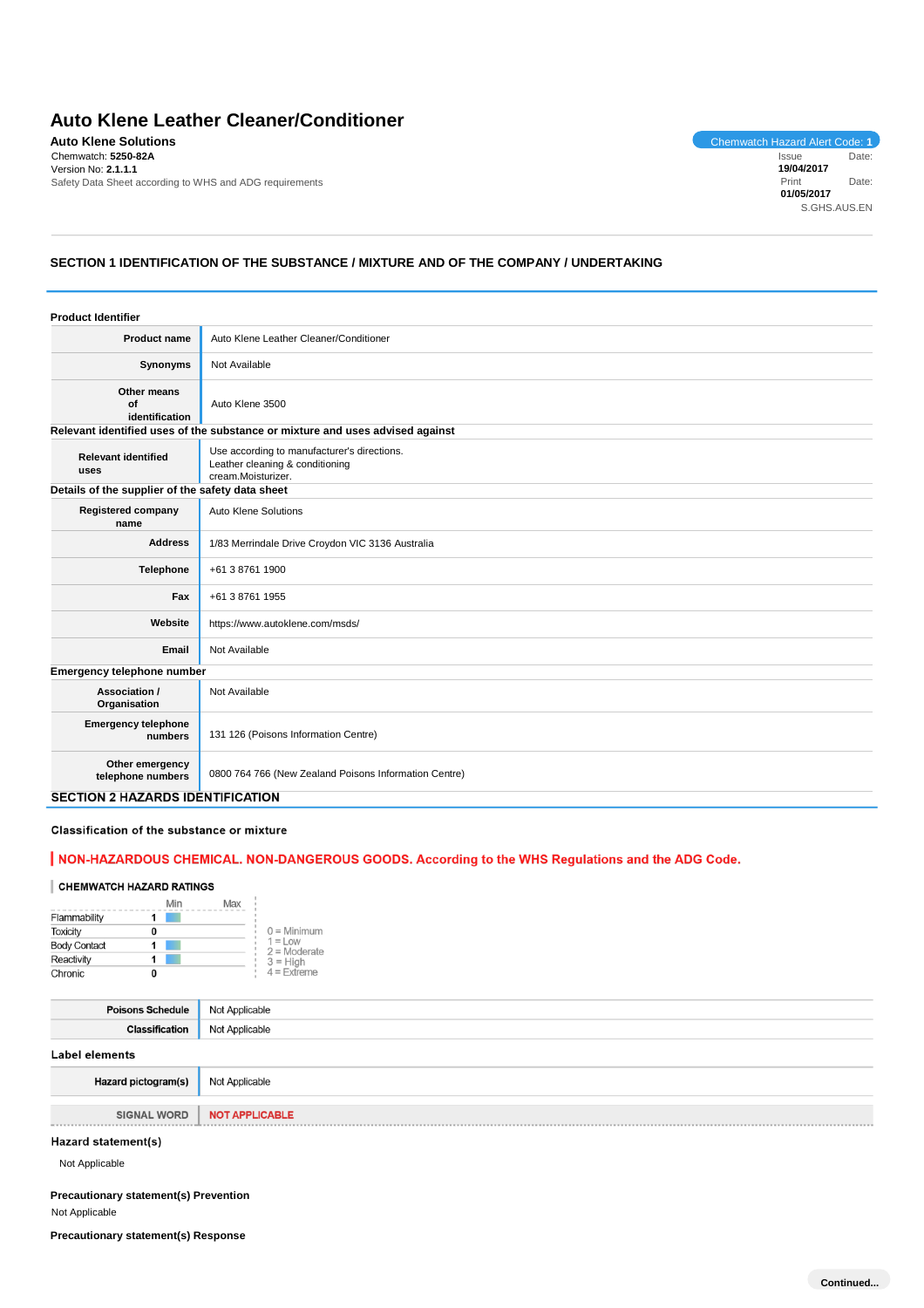Not Applicable

**Precautionary statement(s) Storage**

Not Applicable

**Precautionary statement(s) Disposal**

Not Applicable

# **SECTION 3 COMPOSITION / INFORMATION ON INGREDIENTS**

### **Substances**

See section below for composition of Mixtures

## **Mixtures**

| <b>CAS No</b>                       | %[weight] | Name                                       |
|-------------------------------------|-----------|--------------------------------------------|
| Not Available                       | 100       | Ingredients determined not to be hazardous |
| <b>SECTION 4 FIRST AID MEASURES</b> |           |                                            |

# **Description of first aid measures**

|                     | If this product comes in contact with the eyes:                                                                                                                                    |
|---------------------|------------------------------------------------------------------------------------------------------------------------------------------------------------------------------------|
|                     | . Wash out immediately with fresh running water.                                                                                                                                   |
| <b>Eye Contact</b>  | Ensure complete irrigation of the eye by keeping eyelids apart and away from eye and moving the eyelids by occasionally lifting the upper and                                      |
|                     | lower lids. • Seek medical attention without delay; if pain persists or recurs seek medical attention.                                                                             |
|                     | ▶ Removal of contact lenses after an eye injury should only be undertaken by skilled personnel.                                                                                    |
|                     | If skin or hair contact occurs:                                                                                                                                                    |
| <b>Skin Contact</b> | Flush skin and hair with running water (and soap if available).                                                                                                                    |
|                     | Seek medical attention in event of irritation.                                                                                                                                     |
| <b>Inhalation</b>   | If fumes, aerosols or combustion products are inhaled remove from contaminated<br>area. Other measures are usually unnecessary.                                                    |
|                     |                                                                                                                                                                                    |
| Ingestion           | Immediately give a glass of water.                                                                                                                                                 |
|                     | First aid is not generally required. If in doubt, contact a Poisons Information Centre or a doctor.<br>indication of ont immediate medical ettention and onesial treatment needed. |

**Indication of any immediate medical attention and special treatment needed**

Treat symptomatically.

# **SECTION 5 FIREFIGHTING MEASURES**

### **Extinguishing media**

- Water spray or fog.
- Foam.
- Dry chemical powder.
- BCF (where regulations permit).
- Carbon dioxide.

# **Special hazards arising from the substrate or mixture**

| Fire Incompatibility           | Avoid contamination with oxidising agents i.e. nitrates, oxidising acids, chlorine bleaches, pool chlorine etc. as ignition may result                                                                                                                                                                                                                                                                                                                                                  |
|--------------------------------|-----------------------------------------------------------------------------------------------------------------------------------------------------------------------------------------------------------------------------------------------------------------------------------------------------------------------------------------------------------------------------------------------------------------------------------------------------------------------------------------|
| <b>Advice for firefighters</b> |                                                                                                                                                                                                                                                                                                                                                                                                                                                                                         |
| <b>Fire Fighting</b>           | Alert Fire Brigade and tell them location and nature of hazard.<br>▶ Wear breathing apparatus plus protective gloves.<br>Prevent, by any means available, spillage from entering drains or water courses.<br>• Use water delivered as a fine spray to control fire and cool adjacent area.<br>► DO NOT approach containers suspected to be hot.<br>► Cool fire exposed containers with water spray from a protected location.<br>If safe to do so, remove containers from path of fire. |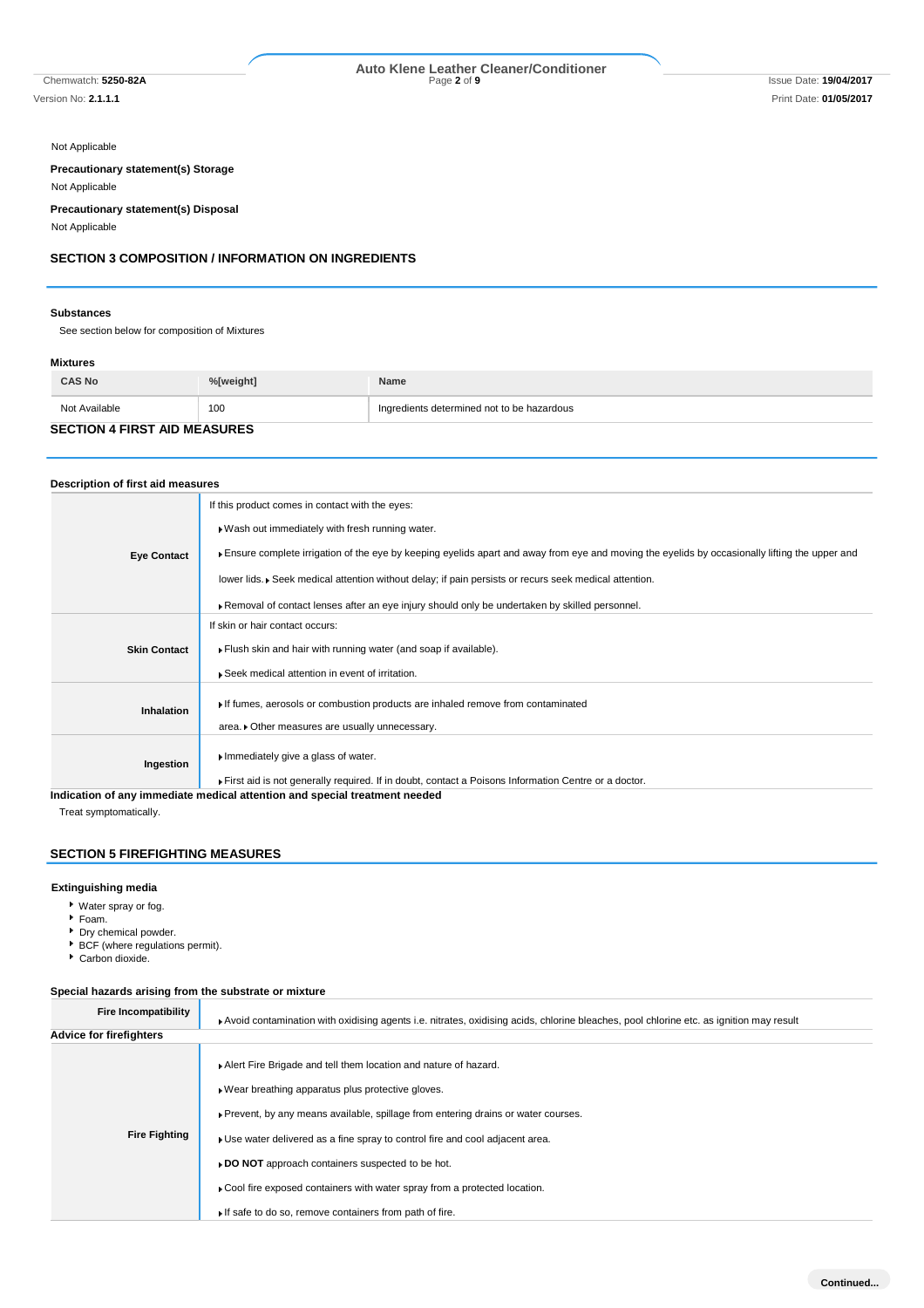# Chemwatch: **5250-82A** Page **3** of **9** Issue Date: **19/04/2017 Auto Klene Leather Cleaner/Conditioner**

| <b>Fire/Explosion</b><br>Hazard | ▶ Combustible.<br>Slight fire hazard when exposed to heat or flame.<br>Heating may cause expansion or decomposition leading to violent rupture of<br>containers. • On combustion, may emit toxic fumes of carbon monoxide (CO).<br>May emit acrid smoke.<br>Mists containing combustible materials may be explosive.<br>Combustion products include:<br>carbon dioxide (CO2)<br>other pyrolysis products typical of burning organic material.<br>nitrogen oxides (NOx) |
|---------------------------------|------------------------------------------------------------------------------------------------------------------------------------------------------------------------------------------------------------------------------------------------------------------------------------------------------------------------------------------------------------------------------------------------------------------------------------------------------------------------|
| <b>HAZCHEM</b>                  | Not Applicable                                                                                                                                                                                                                                                                                                                                                                                                                                                         |

**SECTION 6 ACCIDENTAL RELEASE MEASURES**

### **Personal precautions, protective equipment and emergency procedures** See section 8

# **Environmental precautions**

See section 12

# **Methods and material for containment and cleaning up**

|                     | Remove all ignition sources.                                                                           |
|---------------------|--------------------------------------------------------------------------------------------------------|
|                     | Clean up all spills immediately.                                                                       |
|                     | Avoid breathing vapours and contact with skin and eyes.                                                |
| <b>Minor Spills</b> | ▶ Control personal contact with the substance, by using protective equipment. ▶                        |
|                     | Contain and absorb spill with sand, earth, inert material or vermiculite.                              |
|                     | $\triangleright$ Wipe up.                                                                              |
|                     | . Place in a suitable, labelled container for waste disposal.                                          |
|                     | Moderate hazard.                                                                                       |
|                     | Clear area of personnel and move upwind.                                                               |
|                     | Alert Fire Brigade and tell them location and nature of hazard.                                        |
| <b>Major Spills</b> | · Wear breathing apparatus plus protective gloves.                                                     |
|                     | ▶ Prevent, by any means available, spillage from entering drains or water                              |
|                     | course. • No smoking, naked lights or ignition sources.                                                |
|                     | Increase ventilation.<br>Deserval Districtive Factorization of the contributed in Oration 0 of the ODO |

Personal Protective Equipment advice is contained in Section 8 of the SDS.

# **SECTION 7 HANDLING AND STORAGE**

| Precautions for safe handling |                                                                                                                                                                                                                                                                                                                       |  |  |
|-------------------------------|-----------------------------------------------------------------------------------------------------------------------------------------------------------------------------------------------------------------------------------------------------------------------------------------------------------------------|--|--|
| Safe handling                 | Avoid all personal contact, including inhalation.<br>▶ Wear protective clothing when risk of exposure occurs.<br>Use in a well-ventilated area.<br>Prevent concentration in hollows and sumps.<br>DO NOT enter confined spaces until atmosphere has been checked.<br>Avoid smoking, naked lights or ignition sources. |  |  |
|                               | Avoid contact with incompatible materials.                                                                                                                                                                                                                                                                            |  |  |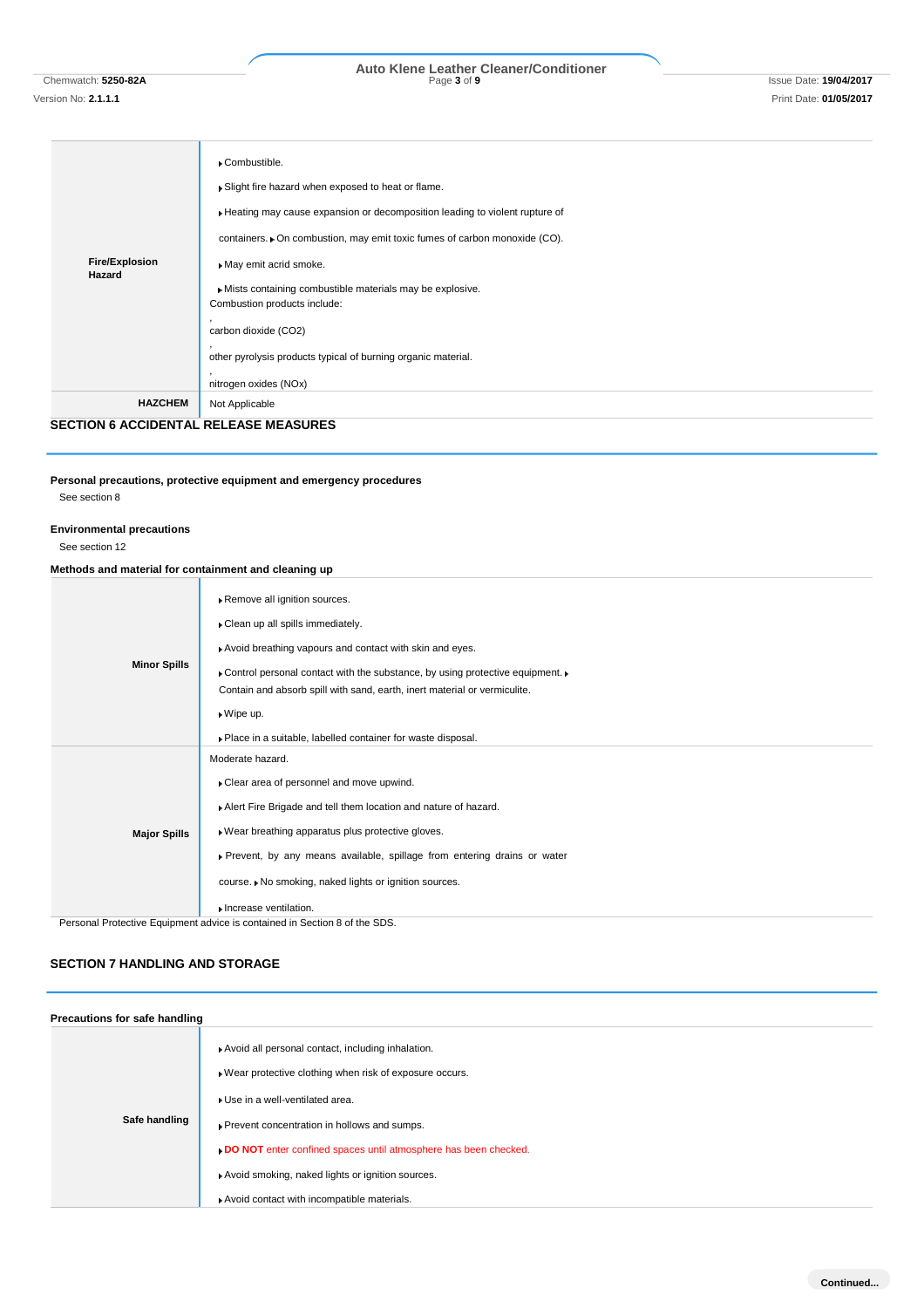# Chemwatch: **5250-82A** Page **4** of **9** Issue Date: **19/04/2017 Auto Klene Leather Cleaner/Conditioner**

Version No: **2.1.1.1** Print Date: **01/05/2017**

|                    | Store in original containers.                                                            |  |  |  |
|--------------------|------------------------------------------------------------------------------------------|--|--|--|
|                    | Keep containers securely sealed.                                                         |  |  |  |
|                    | No smoking, naked lights or ignition sources.                                            |  |  |  |
| Other information  | Store in a cool, dry, well-ventilated area.                                              |  |  |  |
|                    | Store away from incompatible materials and foodstuff containers.                         |  |  |  |
|                    | ▶ Protect containers against physical damage and check regularly for leaks.              |  |  |  |
|                    | . Observe manufacturer's storage and handling recommendations contained within this SDS. |  |  |  |
|                    | Conditions for safe storage, including any incompatibilities                             |  |  |  |
|                    | Metal can or drum                                                                        |  |  |  |
| Suitable container | Packaging as recommended by manufacturer.                                                |  |  |  |
|                    | Check all containers are clearly labelled and free from leaks.                           |  |  |  |
| Storage            | Avoid contamination of water, foodstuffs, feed or                                        |  |  |  |
| incompatibility    | seed. Avoid reaction with oxidising agents »                                             |  |  |  |
|                    | Avoid strong acids, bases.                                                               |  |  |  |
|                    | <b>SECTION 8 EXPOSURE CONTROLS / PERSONAL PROTECTION</b>                                 |  |  |  |

# **Control parameters**

| <b>OCCUPATIONAL EXPOSURE LIMITS (OEL)</b><br><b>INGREDIENT DATA</b><br>Not Available<br><b>EMERGENCY LIMITS</b> |                                                                                                                                                                                                                                                                                                                                                                                                                                                                                                                                                                                                                                                                                                                                                                                                                                                                                                                                                 |               |                     |               |
|-----------------------------------------------------------------------------------------------------------------|-------------------------------------------------------------------------------------------------------------------------------------------------------------------------------------------------------------------------------------------------------------------------------------------------------------------------------------------------------------------------------------------------------------------------------------------------------------------------------------------------------------------------------------------------------------------------------------------------------------------------------------------------------------------------------------------------------------------------------------------------------------------------------------------------------------------------------------------------------------------------------------------------------------------------------------------------|---------------|---------------------|---------------|
| Ingredient                                                                                                      | <b>Material name</b>                                                                                                                                                                                                                                                                                                                                                                                                                                                                                                                                                                                                                                                                                                                                                                                                                                                                                                                            | TEEL-1        | TEEL-2              | TEEL-3        |
| Auto Klene Leather<br>Cleaner/Conditioner                                                                       | Not Available                                                                                                                                                                                                                                                                                                                                                                                                                                                                                                                                                                                                                                                                                                                                                                                                                                                                                                                                   | Not Available | Not Available       | Not Available |
| Ingredient                                                                                                      | <b>Original IDLH</b>                                                                                                                                                                                                                                                                                                                                                                                                                                                                                                                                                                                                                                                                                                                                                                                                                                                                                                                            |               | <b>Revised IDLH</b> |               |
| Ingredients determined not to<br>be hazardous                                                                   | Not Available                                                                                                                                                                                                                                                                                                                                                                                                                                                                                                                                                                                                                                                                                                                                                                                                                                                                                                                                   |               | Not Available       |               |
| <b>Exposure controls</b>                                                                                        |                                                                                                                                                                                                                                                                                                                                                                                                                                                                                                                                                                                                                                                                                                                                                                                                                                                                                                                                                 |               |                     |               |
| Appropriate engineering<br>controls                                                                             | Engineering controls are used to remove a hazard or place a barrier between the worker and the hazard. Well-designed engineering controls can<br>be highly effective in protecting workers and will typically be independent of worker interactions to provide this high level of protection. The basic<br>types of engineering controls are:<br>Process controls which involve changing the way a job activity or process is done to reduce the risk.<br>Enclosure and/or isolation of emission source which keeps a selected hazard "physically" away from the worker and ventilation that strategically<br>"adds" and "removes" air in the work environment. Ventilation can remove or dilute an air contaminant if designed properly. The design of a<br>ventilation system must match the particular process and chemical or contaminant in use.<br>Employers may need to use multiple types of controls to prevent employee overexposure. |               |                     |               |
| <b>Personal protection</b>                                                                                      |                                                                                                                                                                                                                                                                                                                                                                                                                                                                                                                                                                                                                                                                                                                                                                                                                                                                                                                                                 |               |                     |               |
| Eye and face protection                                                                                         | Safety glasses with side shields ▶<br>Chemical goggles.<br>Contact lenses may pose a special hazard; soft contact lenses may absorb and concentrate irritants. A written policy document, describing the<br>wearing of lenses or restrictions on use, should be created for each workplace or task. This should include a review of lens absorption and<br>adsorption for the class of chemicals in use and an account of injury experience. Medical and first-aid personnel should be trained in their<br>removal and suitable equipment should be readily available. In the event of chemical exposure, begin eye irrigation immediately and remove<br>contact lens as soon as practicable. Lens should be removed at the first signs of eye redness or irritation - lens should be removed in a clean<br>environment only after workers have washed hands thoroughly.                                                                        |               |                     |               |
| <b>Skin protection</b>                                                                                          | See Hand protection below                                                                                                                                                                                                                                                                                                                                                                                                                                                                                                                                                                                                                                                                                                                                                                                                                                                                                                                       |               |                     |               |
| Hands/feet protection                                                                                           | Wear general protective gloves, eg. light weight rubber gloves.<br>The selection of suitable gloves does not only depend on the material, but also on further marks of quality which vary from manufacturer to<br>manufacturer. Where the chemical is a preparation of several substances, the resistance of the glove material can not be calculated in advance<br>and has therefore to be checked prior to the application.<br>The exact break through time for substances has to be obtained from the manufacturer of the protective gloves and has to be observed when<br>making a final choice.<br>Personal hygiene is a key element of effective hand care. Gloves must only be worn on clean hands. After using gloves, hands should be washed and<br>dried thoroughly. Application of a non-perfumed moisturizer is recommended.                                                                                                        |               |                     |               |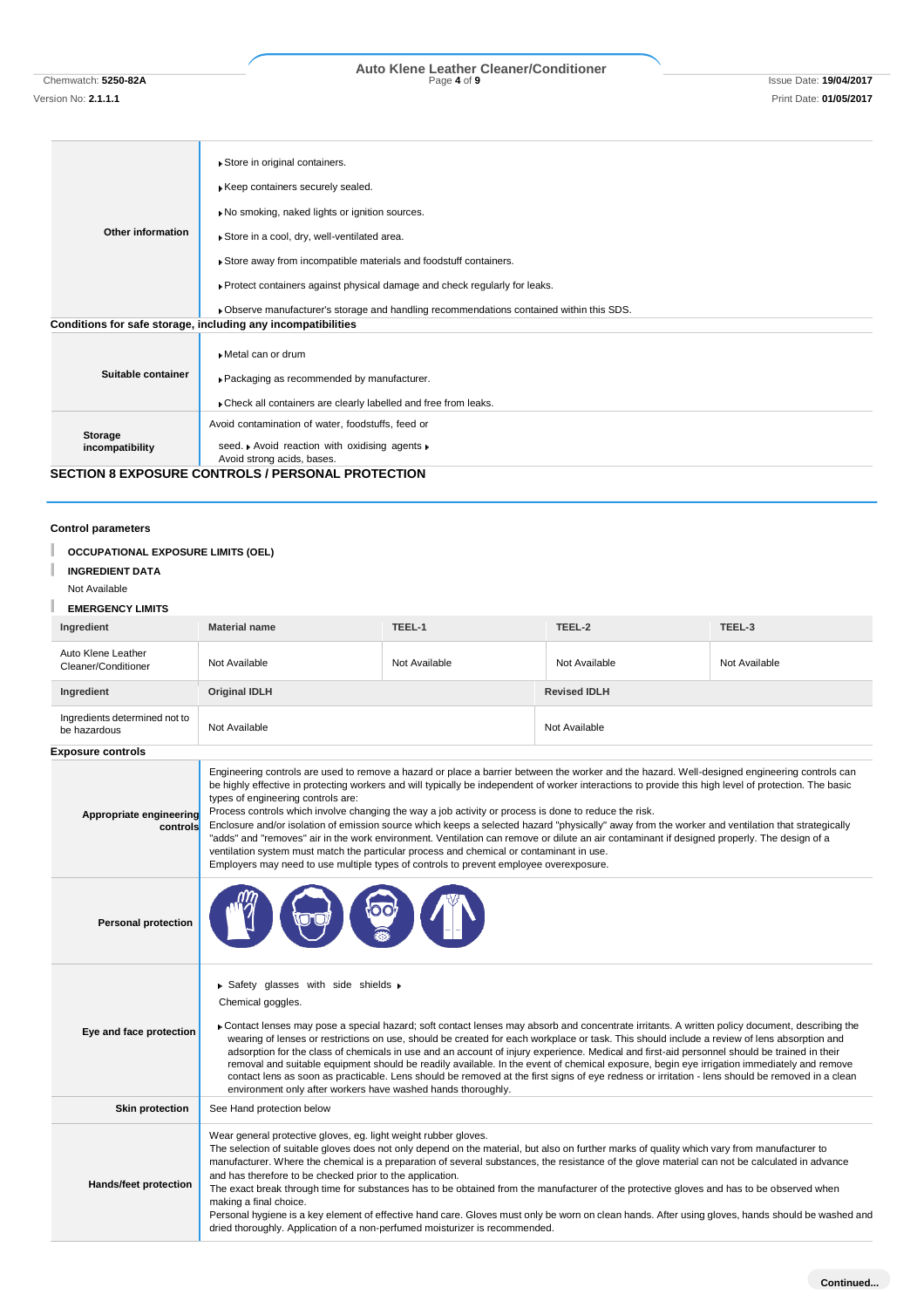Version No: **2.1.1.1** Print Date: **01/05/2017**

# Chemwatch: **5250-82A** Page **5** of **9** Issue Date: **19/04/2017 Auto Klene Leather Cleaner/Conditioner**

| <b>Body protection</b> | See Other protection below                                                                                                                  |  |
|------------------------|---------------------------------------------------------------------------------------------------------------------------------------------|--|
| Other protection       | No special equipment needed when handling small quantities.<br><b>OTHERWISE:</b><br>• Overalls.<br><b>Barrier cream.</b><br>▶ Eyewash unit. |  |
| <b>Thermal hazards</b> | Not Available                                                                                                                               |  |

**Respiratory protection**

Type A Filter of sufficient capacity. (AS/NZS 1716 & 1715, EN 143:2000 & 149:2001, ANSI Z88 or national equivalent)

Where the concentration of gas/particulates in the breathing zone, approaches or exceeds the "Exposure Standard" (or ES), respiratory protection is required. Degree of protection varies with both face-piece and Class of filter; the nature of protection varies with Type of filter.

| <b>Required Minimum Protection Factor</b> | <b>Half-Face Respirator</b> | <b>Full-Face Respirator</b> | <b>Powered Air Respirator</b> |
|-------------------------------------------|-----------------------------|-----------------------------|-------------------------------|
| up to $10 \times ES$                      | A-AUS                       |                             | A-PAPR-AUS / Class 1          |
| up to $50 \times ES$                      |                             | A-AUS / Class 1             |                               |
| up to $100 \times ES$                     |                             | $A-2$                       | A-PAPR-2 ^                    |
| A - Full-face                             |                             |                             |                               |

A(All classes) = Organic vapours, B AUS or B1 = Acid gasses, B2 = Acid gas or hydrogen cyanide(HCN), B3 = Acid gas or hydrogen cyanide(HCN), E = Sulfur dioxide(SO2), G = Agricultural chemicals, K = Ammonia(NH3), Hg = Mercury, NO = Oxides of nitrogen, MB = Methyl bromide, AX = Low boiling point organic compounds(below 65 degC)

Cartridge respirators should never be used for emergency ingress or in areas of unknown vapour concentrations or oxygen content. The wearer must be warned to leave the contaminated area immediately on detecting any odours through the respirator. The odour may indicate that the mask is not functioning properly, that the vapour concentration is too high, or that the mask is not

properly fitted. Because of these limitations, only restricted use of cartridge respirators is considered appropriate.

# **SECTION 9 PHYSICAL AND CHEMICAL PROPERTIES**

### **Information on basic physical and chemical properties Appearance** Light tan coloured liquid with leather - like odour; mixes with water.|There may be no odour warning properties, odour is subjective and inadequate to warn of overexposure. **Physical state liquid Relative density (Water =**  $\frac{1}{2}$  **Relative density (Water =**  $\frac{1}{2}$ **1)** 1 **Odour** Not Available **Partition coefficient noctanol / water** Not Available **Odour threshold** Not Available **Auto-ignition temperature (°C)** Not Available **pH (as supplied)** 7.5 **Decomposition temperature** Not Available **Melting** point **freezing point (°C) Not Available <b>Viscosity (cSt)** Not Available **Initial boiling point and boiling point and**  $\begin{bmatrix} 1 & 0 & 0 \\ 0 & 0 & 0 \\ 0 & 0 & 0 \end{bmatrix}$  >100 **Molecular weight Molecular weight (g/mol) Not Applicable Flash point (°C)** >98 **Taste** Not Available **Evaporation rate** Not Available **Explosive Explosive Explosive properties** Not Available **Flammability** Not Applicable **Construction Applicable Oxidising properties** Not Available **Upper Explosive Limit Not Available Surface Tension (dyn/cm or mN/m)** Not Available **Lower Explosive Limit (%)** Not Available **Volatile Component (%vol)** Not Available **Vapour pressure (kPa) Gas group** Not Available **Solubility in water (g/L)** Miscible **pH as a solution (1%)** Not Available **Vapour density (Air = 1) Not Available <b>VOC g/L** Not Available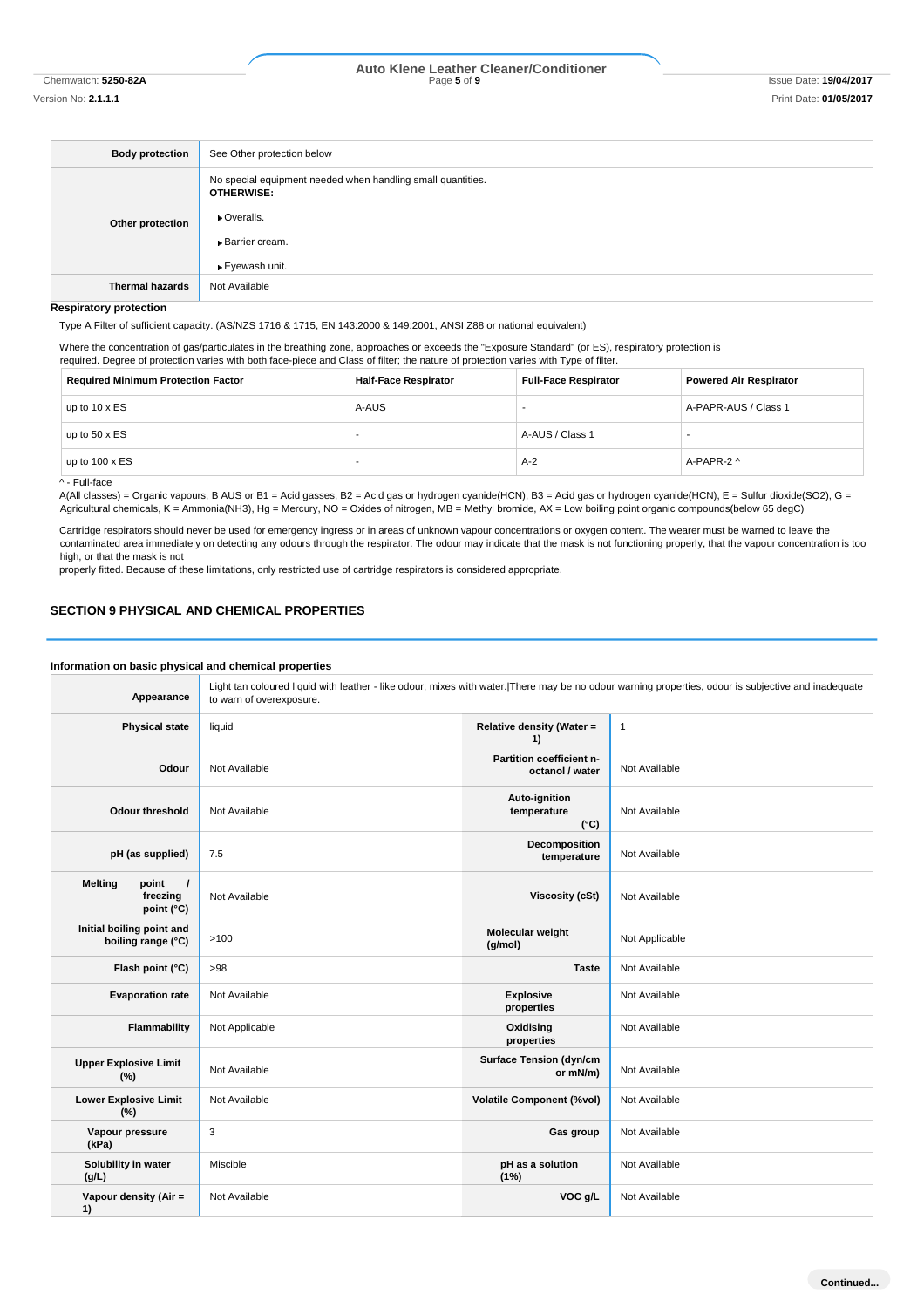# Chemwatch: **5250-82A** Page **6** of **9** Issue Date: **19/04/2017 Auto Klene Leather Cleaner/Conditioner**

**SECTION 10 STABILITY AND REACTIVITY**

| Reactivity                                 | See section 7                                                             |
|--------------------------------------------|---------------------------------------------------------------------------|
| <b>Chemical stability</b>                  | Product is considered stable and hazardous polymerisation will not occur. |
| Possibility of hazardous<br>reactions      | See section 7                                                             |
| <b>Conditions to</b><br>avoid              | See section 7                                                             |
| Incompatible<br>materials                  | See section 7                                                             |
| <b>Hazardous decomposition</b><br>products | See section 5                                                             |

# **SECTION 11 TOXICOLOGICAL INFORMATION**

| Information on toxicological effects                       |                                                                                                                                                                                                                                                                                                                         |                               |                                                                                                |
|------------------------------------------------------------|-------------------------------------------------------------------------------------------------------------------------------------------------------------------------------------------------------------------------------------------------------------------------------------------------------------------------|-------------------------------|------------------------------------------------------------------------------------------------|
| Inhaled                                                    | The material is not thought to produce adverse health effects or irritation of the respiratory tract (as classified by EC Directives using animal<br>models). Nevertheless, good hygiene practice requires that exposure be kept to a minimum and that suitable control measures be used in an<br>occupational setting. |                               |                                                                                                |
| Ingestion                                                  | The material has NOT been classified by EC Directives or other classification systems as "harmful by ingestion". This is because of the lack of<br>corroborating animal or human evidence.                                                                                                                              |                               |                                                                                                |
| <b>Skin Contact</b>                                        | The material is not thought to produce adverse health effects or skin irritation following contact (as classified by EC Directives using animal models).<br>Nevertheless, good hygiene practice requires that exposure be kept to a minimum and that suitable gloves be used in an occupational setting.                |                               |                                                                                                |
| Eye                                                        | The material may be irritating to the eye, with prolonged contact causing inflammation. Repeated or prolonged exposure to irritants may produce<br>conjunctivitis.                                                                                                                                                      |                               |                                                                                                |
| <b>Chronic</b>                                             | Long-term exposure to the product is not thought to produce chronic effects adverse to the health (as classified by EC Directives using animal<br>models); nevertheless exposure by all routes should be minimised as a matter of course.                                                                               |                               |                                                                                                |
| <b>Auto Klene</b><br>Leather<br><b>Cleaner/Conditioner</b> | <b>TOXICITY</b>                                                                                                                                                                                                                                                                                                         | <b>IRRITATION</b>             |                                                                                                |
|                                                            | Not Available                                                                                                                                                                                                                                                                                                           | Not Available                 |                                                                                                |
| Legend: $1$                                                | Value obtained from Europe ECHA Registered Substances - Acute toxicity 2.* Value obtained from manufacturer's SDS. Unless otherwise specified<br>data extracted from RTECS - Register of Toxic Effect of chemical Substances                                                                                            |                               |                                                                                                |
| <b>Acute Toxicity</b>                                      |                                                                                                                                                                                                                                                                                                                         | Carcinogenicity               |                                                                                                |
| <b>Skin Irritation/Corrosion</b>                           |                                                                                                                                                                                                                                                                                                                         | Reproductivity                |                                                                                                |
| <b>Serious Eye</b><br>Damage/Irritation                    | ⊚                                                                                                                                                                                                                                                                                                                       | <b>STOT - Single Exposure</b> | ◎                                                                                              |
| <b>Respiratory or Skin</b><br>sensitisation                | ര                                                                                                                                                                                                                                                                                                                       | STOT - Repeated<br>Exposure   | $\circledcirc$                                                                                 |
| <b>Mutagenicity</b>                                        |                                                                                                                                                                                                                                                                                                                         | <b>Aspiration Hazard</b>      |                                                                                                |
|                                                            |                                                                                                                                                                                                                                                                                                                         |                               | <b>Legend:</b> $\mathsf{X}$ – Data available but does not fill the criteria for classification |
|                                                            |                                                                                                                                                                                                                                                                                                                         |                               | $\blacktriangleright$ – Data available to make classification                                  |

*– Data Not Available to make classification*

**Continued...**

### **SECTION 12 ECOLOGICAL INFORMATION**

| <b>Toxicity</b>                       |                 |                           |                |              |               |
|---------------------------------------|-----------------|---------------------------|----------------|--------------|---------------|
| <b>Auto Klene</b>                     | <b>ENDPOINT</b> | <b>TEST DURATION (HR)</b> | <b>SPECIES</b> | <b>VALUE</b> | <b>SOURCE</b> |
| Leather<br><b>Cleaner/Conditioner</b> |                 |                           |                |              |               |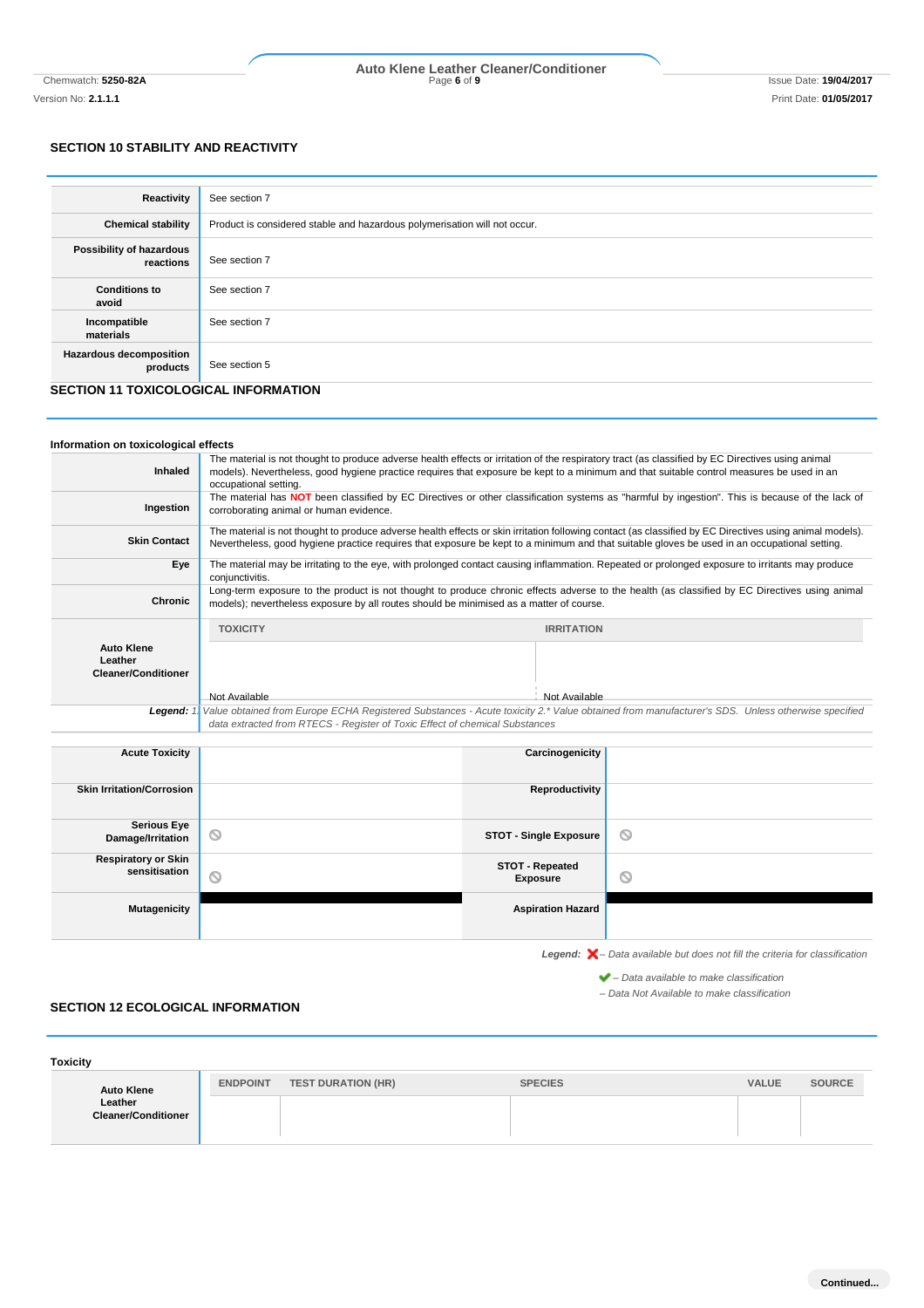# Chemwatch: **5250-82A** Page **7** of **9** Issue Date: **19/04/2017 Auto Klene Leather Cleaner/Conditioner**

# **NotNotNot** Not ApplicableNot Applicable ApplicableApplicableApplicable *Legend:Extracted from 1. IUCLID Toxicity Data 2. Europe ECHA Registered Substances - Ecotoxicological Information - Aquatic Toxicity 3. EPIWIN Suite V3.12 (QSAR) - Aquatic Toxicity Data (Estimated) 4. US EPA, Ecotox database - Aquatic Toxicity Data 5. ECETOC Aquatic Hazard Assessment Data 6. NITE (Japan) - Bioconcentration Data 7. METI (Japan) - Bioconcentration Data 8. Vendor Data*

### **Persistence and degradability**

| Ingredient | Persistence: Water/Soil               | <b>Persistence: Air</b>               |
|------------|---------------------------------------|---------------------------------------|
|            | No Data available for all ingredients | No Data available for all ingredients |

### **Bioaccumulative potential**

| Ingredient | <b>Bioaccumulation</b>                |
|------------|---------------------------------------|
|            | No Data available for all ingredients |

### **Mobility in soil**

| Ingredient | <b>Mobility</b>                       |
|------------|---------------------------------------|
|            | No Data available for all ingredients |

# **SECTION 13 DISPOSAL CONSIDERATIONS**

**Waste treatment methods**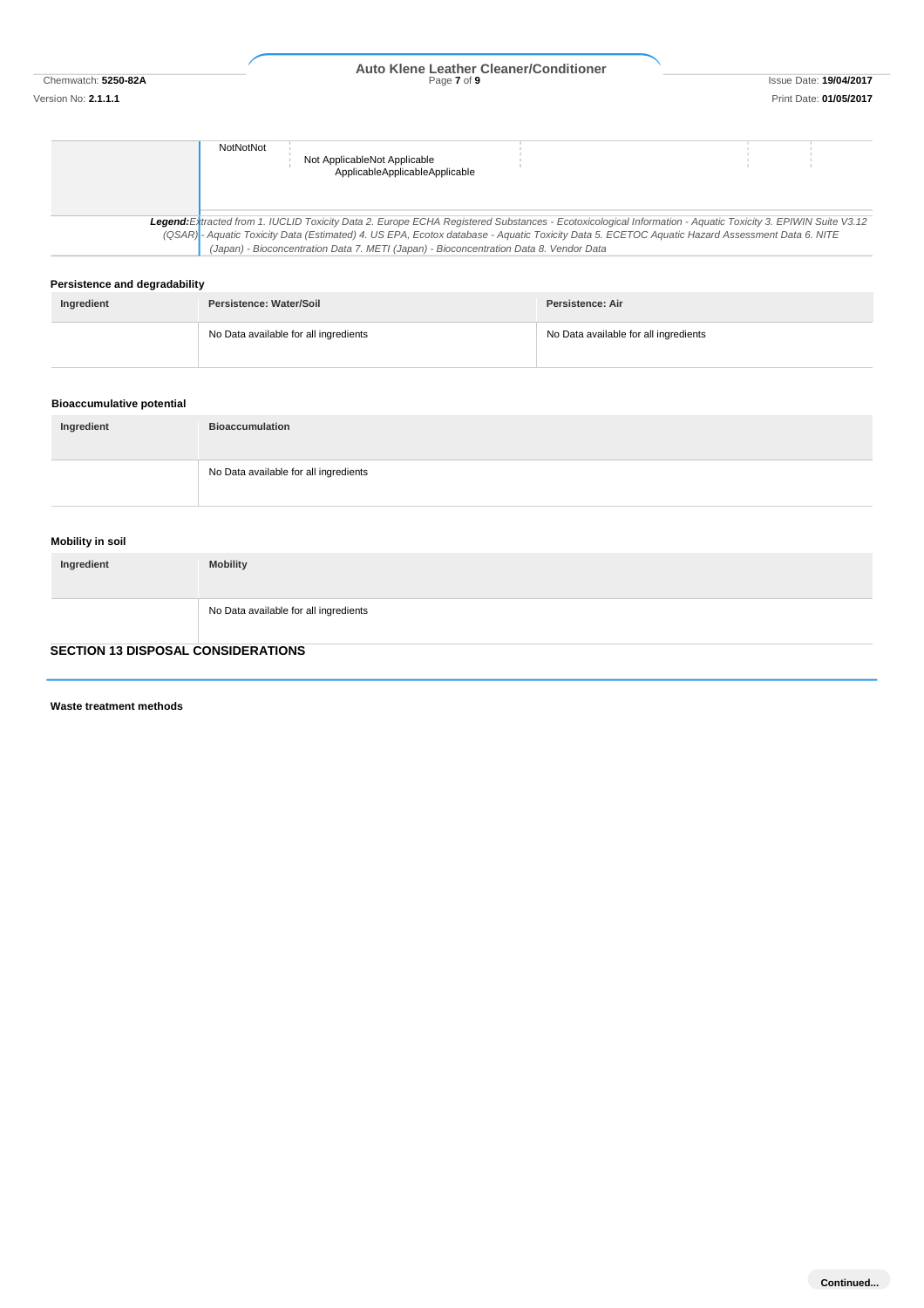### **Auto Klene Leather Cleaner/Conditioner**

Version No: **2.1.1.1** Print Date: **01/05/2017**

|                                         | Legislation addressing waste disposal requirements may differ by country, state and/ or territory. Each user must refer to laws operating in their<br>area. In some areas, certain wastes must be tracked.<br>A Hierarchy of Controls seems to be common - the user should investigate:<br>$\triangleright$ Reduction $\triangleright$         |
|-----------------------------------------|------------------------------------------------------------------------------------------------------------------------------------------------------------------------------------------------------------------------------------------------------------------------------------------------------------------------------------------------|
|                                         | Reuse                                                                                                                                                                                                                                                                                                                                          |
|                                         | $\triangleright$ Recycling                                                                                                                                                                                                                                                                                                                     |
|                                         | Disposal (if all else fails)                                                                                                                                                                                                                                                                                                                   |
|                                         | This material may be recycled if unused, or if it has not been contaminated so as to make it unsuitable for its intended use. If it has been<br>contaminated, it may be possible to reclaim the product by filtration, distillation or some other means. Shelf life considerations should also be applied<br>in making decisions of this type. |
| <b>Product / Packaging</b>              | Note that properties of a material may change in use, and recycling or reuse may not always be appropriate.                                                                                                                                                                                                                                    |
| disposal                                | <b>DO NOT</b> allow wash water from cleaning or process equipment to enter drains.                                                                                                                                                                                                                                                             |
|                                         | It may be necessary to collect all wash water for treatment before disposal.                                                                                                                                                                                                                                                                   |
|                                         | In all cases disposal to sewer may be subject to local laws and regulations and these should be considered first.                                                                                                                                                                                                                              |
|                                         | . Where in doubt contact the responsible authority.                                                                                                                                                                                                                                                                                            |
|                                         | Recycle wherever possible or consult manufacturer for recycling options.                                                                                                                                                                                                                                                                       |
|                                         | Consult State Land Waste Authority for disposal.                                                                                                                                                                                                                                                                                               |
|                                         | Bury or incinerate residue at an approved site.                                                                                                                                                                                                                                                                                                |
|                                         | Recycle containers if possible, or dispose of in an authorised landfill.                                                                                                                                                                                                                                                                       |
| <b>SECTION 14 TRANSPORT INFORMATION</b> |                                                                                                                                                                                                                                                                                                                                                |

# **Labels Required Marine Pollutant** NO **HAZCHEM** Not Applicable **Land transport (ADG): NOT REGULATED FOR TRANSPORT OF DANGEROUS GOODS**

**Air transport (ICAO-IATA / DGR): NOT REGULATED FOR TRANSPORT OF DANGEROUS GOODS**

**Sea transport (IMDG-Code / GGVSee): NOT REGULATED FOR TRANSPORT OF DANGEROUS GOODS**

**Transport in bulk according to Annex II of MARPOL and the IBC code**

Not Applicable

# **SECTION 15 REGULATORY INFORMATION**

# **Safety, health and environmental regulations / legislation specific for the substance or mixture**

| <b>National Inventory</b>               | <b>Status</b>                                                                                                                                                                              |
|-----------------------------------------|--------------------------------------------------------------------------------------------------------------------------------------------------------------------------------------------|
| Australia - AICS                        | Y                                                                                                                                                                                          |
| Canada - DSL                            | Y                                                                                                                                                                                          |
| Canada - NDSL                           | Y                                                                                                                                                                                          |
| China - IECSC                           | Y                                                                                                                                                                                          |
| Europe - EINEC / ELINCS /<br><b>NLP</b> | Y                                                                                                                                                                                          |
| Japan - ENCS                            | Y                                                                                                                                                                                          |
| Korea - KECI                            | Y                                                                                                                                                                                          |
| New Zealand - NZloC                     | Y                                                                                                                                                                                          |
| Philippines - PICCS                     | Y                                                                                                                                                                                          |
| USA - TSCA                              | Y                                                                                                                                                                                          |
| Legend:                                 | $Y = All$ ingredients are on the inventory<br>N = Not determined or one or more ingredients are not on the inventory and are not exempt from listing(see specific ingredients in brackets) |